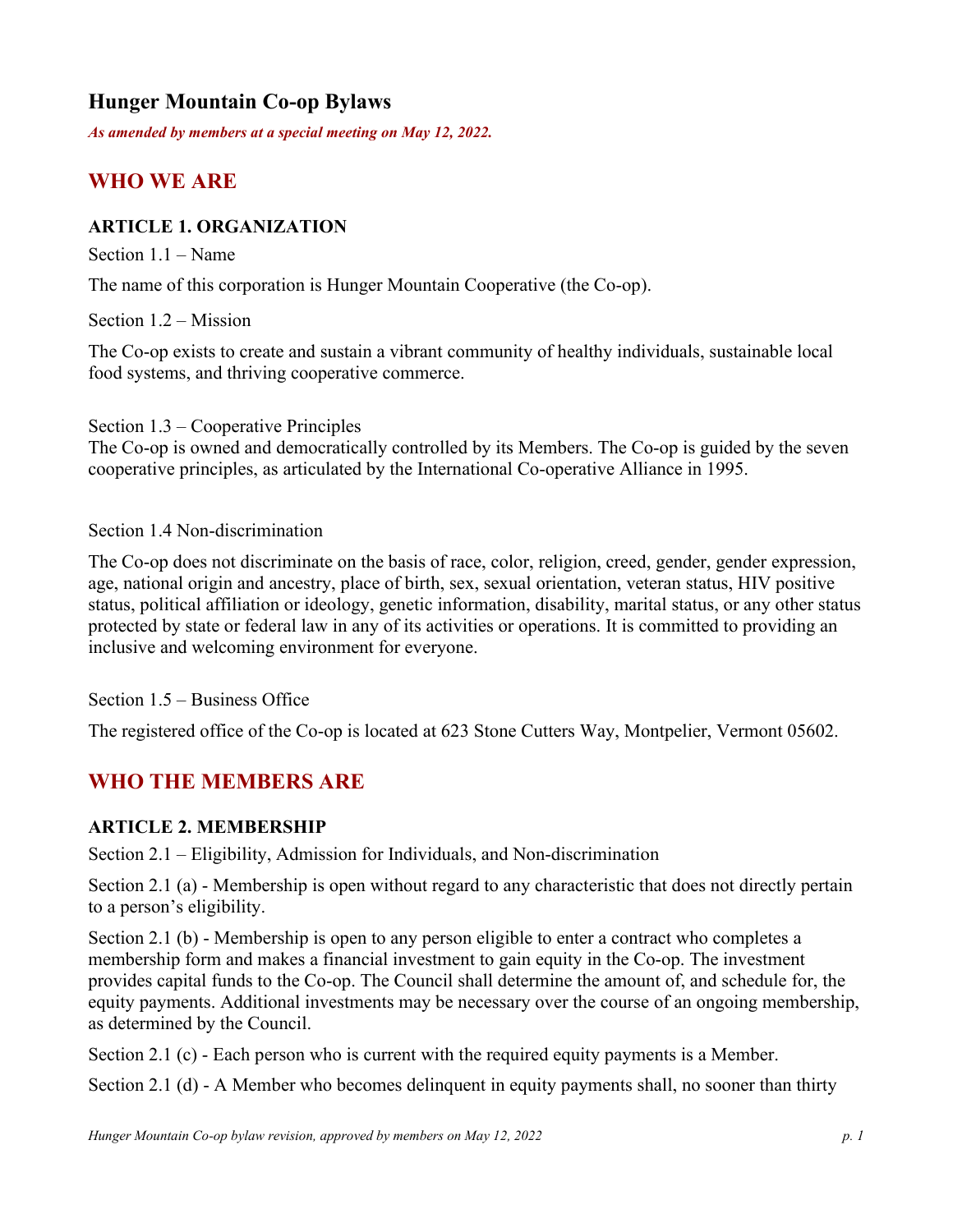days after delivery of written notification, have their membership suspended. A suspended membership shall be reinstated when the equity payment is current.

Section 2.2 – Eligibility and Admission for Organizations

The Council shall determine the rights, fees, and benefits of membership for organizations. In no event shall an organization have more than one vote. Organizational memberships may only be offered to incorporated or unincorporated groups organized on a cooperative basis, associations, or any nonprofit groups.

Section 2.3 – Privileges and Rights of Members

Members are eligible for privileges determined by the Council. Members have the right to:

(a) Receive notice of and attend Member Meetings;

(b) Vote as a Member;

(c) Seek nomination and election for service as a member of the Council, subject to the limitations in Section 3; and

(d) Receive patronage refunds in accordance with Article 8 of these bylaws.

### Section 2.4 - Responsibilities of Members

Members shall keep current in equity investments due to the Co-op, shall keep the Co-op informed of any changes in name or current address, and shall abide by the policies and decisions of the Co-op or the Council.

Section 2.5 – Termination of Membership by a Member

A Member may terminate membership voluntarily at any time by giving notice to the Co-op. Equity payments shall be returned in accordance with Section 8.4 (b).

Section 2.6 – Member Access to Meetings and Information

Section 2.6 (a) - Co-op Information

Staff designated by the general manager shall assist Members in obtaining information about the Coop. The records of the Co-op shall be open to inspection by Members at reasonable times, subject to the limitations in 7.3. The Council shall adjudicate disputes about access to information.

Section 2.6 (b) - Duty to Communicate

The Council and the staff shall inform the Members of the policy and operational decisions that have been made and shall also facilitate ongoing communication from and among the Members. A newsletter shall be published on a regular basis, and made available to the Members. The newsletter shall include information about the Co-op's operation, policies, and services.

Section 2.6 (c) Transparency of Compensation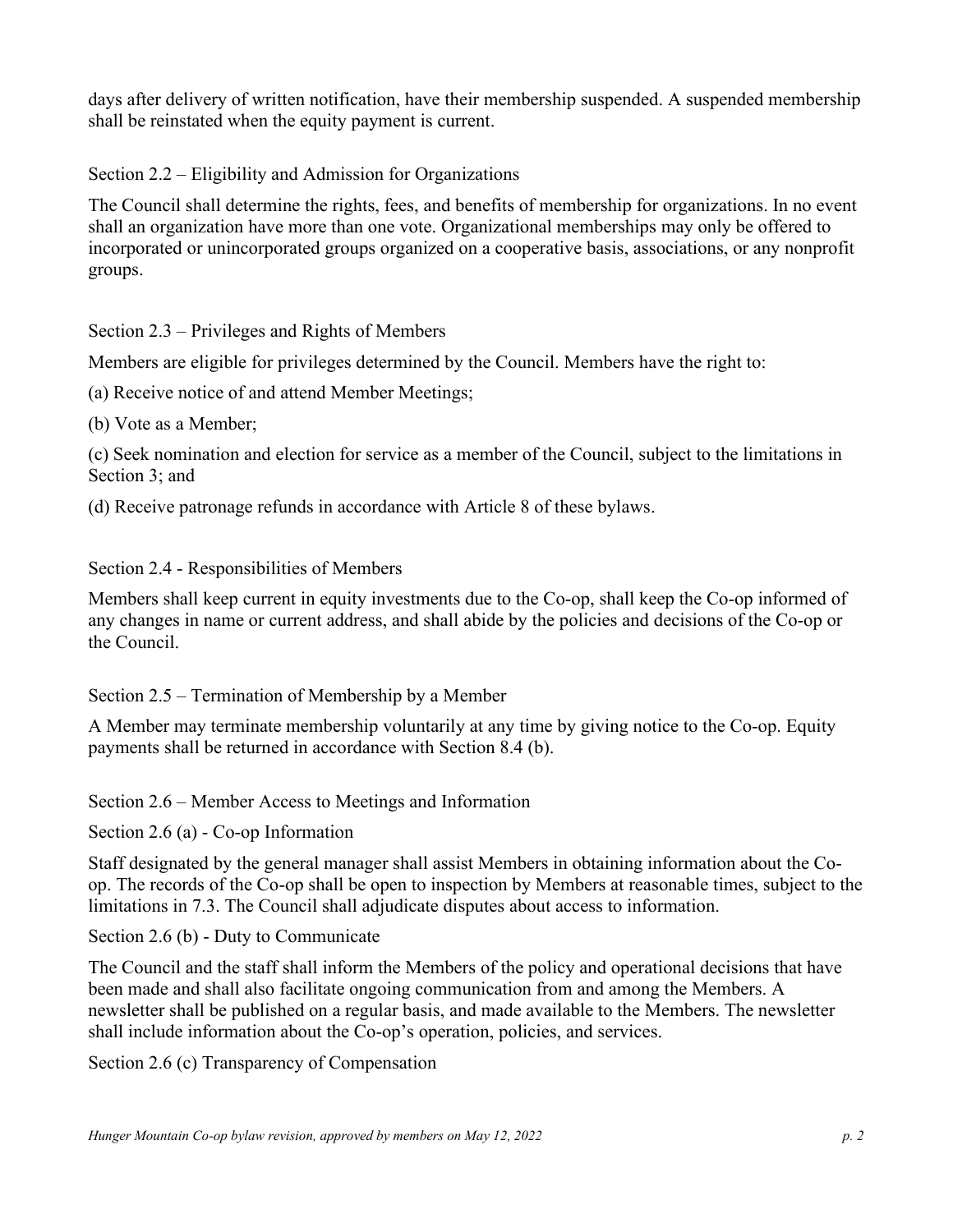The compensation (range of wages and list of available benefits) for all employee positions at the Coop shall be provided in writing to any Member who requests it.

Section 2.7 - Non-transferability

Membership rights may not be transferred in any manner, and Member equity may not be transferred except to heirs or estates, or as otherwise approved by the Council.

# **WHAT THE COUNCIL IS**

### **ARTICLE 3. THE COUNCIL**

Section 3.1 – Council Powers and Duties

The Council is established to fulfill the duties of a board of directors as required by Vermont law, including but not limited to, hiring management, establishing compensation, if any, for the Council, and assuring the mission of the Co-op is carried out. The Council shall represent the interests of the Coop's Members and shall hire and supervise a general manager to execute its policies. The Council may adopt reasonable policies governing the Co-op's business and affairs, consistent with the Articles of Incorporation, these Bylaws, and applicable law.

Section 3.2 - Eligibility

Council members must be Members of the Co-op.

Section 3.3 – Council Composition

Section 3.3 (a) - Number of Council Members

The Council shall be composed of nine Members of the Co-op, elected by the Members of the Co-op. The Council shall include no more than two employees of the Co-op, notwithstanding any other provisions of these Bylaws.

Section 3.3 (b) Council Member Terms of Office

The terms of office of Council members shall be three years and shall be staggered so that no fewer than three Council members are elected each year. Terms commence and expire upon conclusion of the Council election. No person may serve more than ten consecutive years.

Section 3.3 (c) - Staff Representative

Non-management employees of the Co-op may elect a Staff Representative to the Council, in addition to the nine elected Council Members. The Staff Representative is entitled to participate in all Council meetings in a non-voting capacity. The Staff Representative's role includes facilitating communication between the employees and the Council, presenting concerns of employees at Council meetings, and keeping employees informed about the concerns of the Council and the Council's actions.

Section 3.4 – Council Member Nomination, Election, and Appointment

Section  $3.4$  (a) – Nominations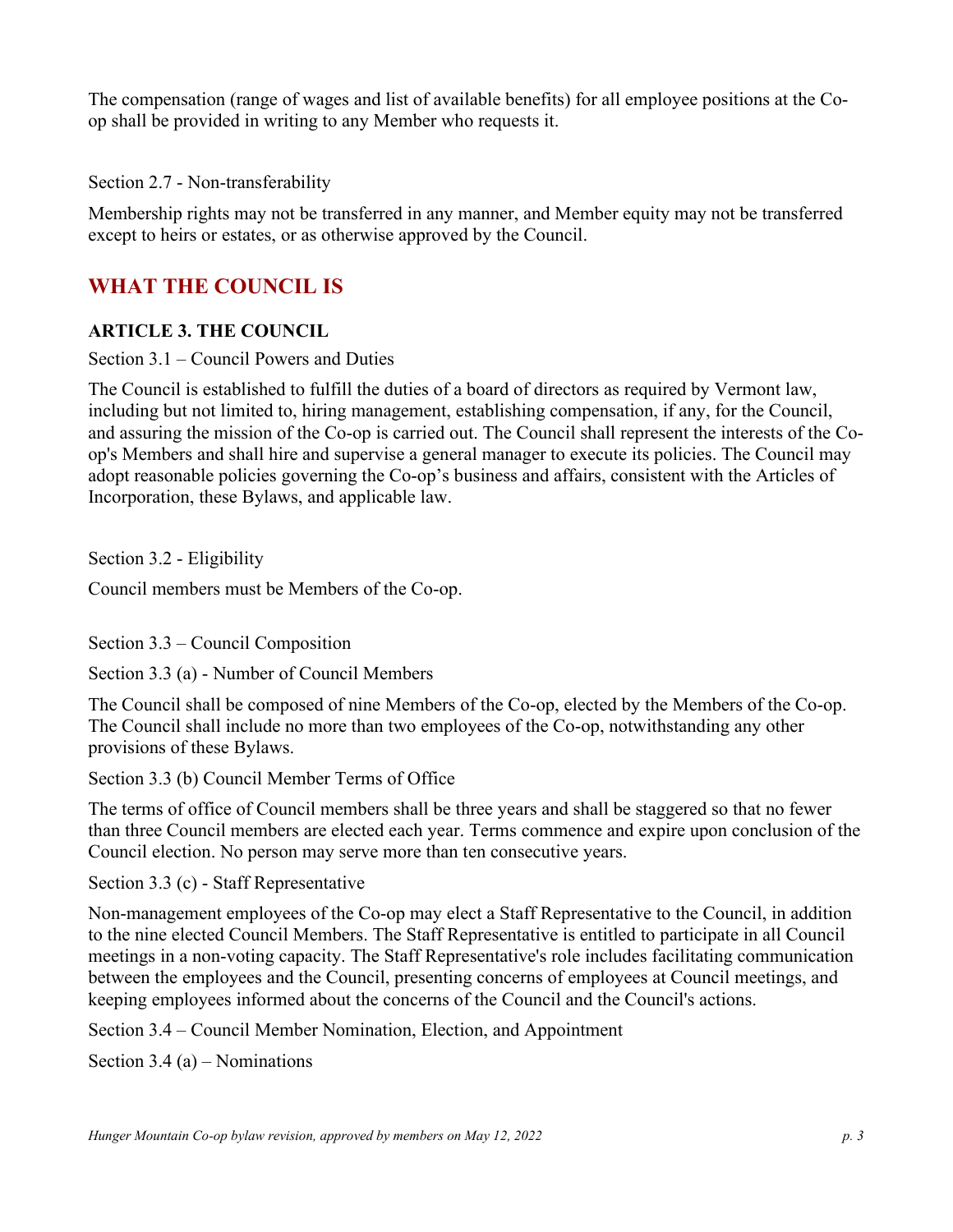Co-op Members interested in running for the Council shall submit nominating petitions signed by at least nine Members of the Co-op to the Council Secretary or his or her designee by a date determined by the Council, at least six weeks before the Annual or Special Meeting at which they wish to appear on the ballot.

Section 3.4 (b) – Council Elections

Ordinary elections to the Council are described in Article 6.

Section 3.4 (c) – Council Vacancies, Appointments, and Special Elections

- (1) In the event of any vacancy on the Council, the Council may appoint a Member to serve until the next Council election. A Council member so appointed may serve only until the next Council election, at which time Members will elect a Member to fulfill the remainder of the term, if any.
- (2) If there is more than one Council vacancy, an election to fill those vacancies may be held in conjunction with a Special Meeting of the Members. If the Council receives a petition to hold an election in conjunction with a Special Meeting of the Members, and the petition is signed by a sufficient number of Members (see Section 6.2), the Council shall hold the election rather than appoint Members to the vacancies. The newly elected Council members will serve the remainder of the vacated terms.

Section 3.5 Council Member Freedom to Speak Frankly to Members

When the Council asks for input or decisions from member-owners, Council members enjoy the same rights of debate as all other member-owners. For other Council decisions, Council members may respond frankly to inquiries about Council decisions or comment on their own opinions on the decision. Council members shall not work to undermine Council decisions, either publicly or privately.

Section 3.6 – Council Member Conflicts of Interest

Section 3.6 (a) – Disclosure and Definition

Participants in any meeting of the Council or on any Co-op committee have a duty to disclose their actual or potential conflicts of interest in any matter under consideration. A conflict of interest is defined as a direct or indirect personal or financial interest of the Member, the Member's spouse, household member, child, stepchild, parent, grandparent, grandchild, sibling, aunt or uncle, brother- or sister-in-law, business associate, employer or employee, in the outcome of a matter pending before the Council.

Section 3.6 (b) – Recusal

A Member who discloses a conflict of interest may recuse him- or herself. Recusal means he or she may participate in the matter's discussion, consistent with the rules for Members at Council meetings, as established by the Council, but may not vote on the matter.

Section 3.6 (c) – Non-recusal and Ordered Recusal

A Member who discloses a conflict of interest, or who another person identifies as having a conflict of interest, but believes that he or she is able to act fairly, objectively and in the Co-op's interest in spite of the conflict of interest shall, prior to participating in any Council or Co-op committee action on the matter, disclose to the Council or committee at a meeting on the matter under consideration, the nature of the potential conflict of interest, and why he or she believes that he or she is able to act in the matter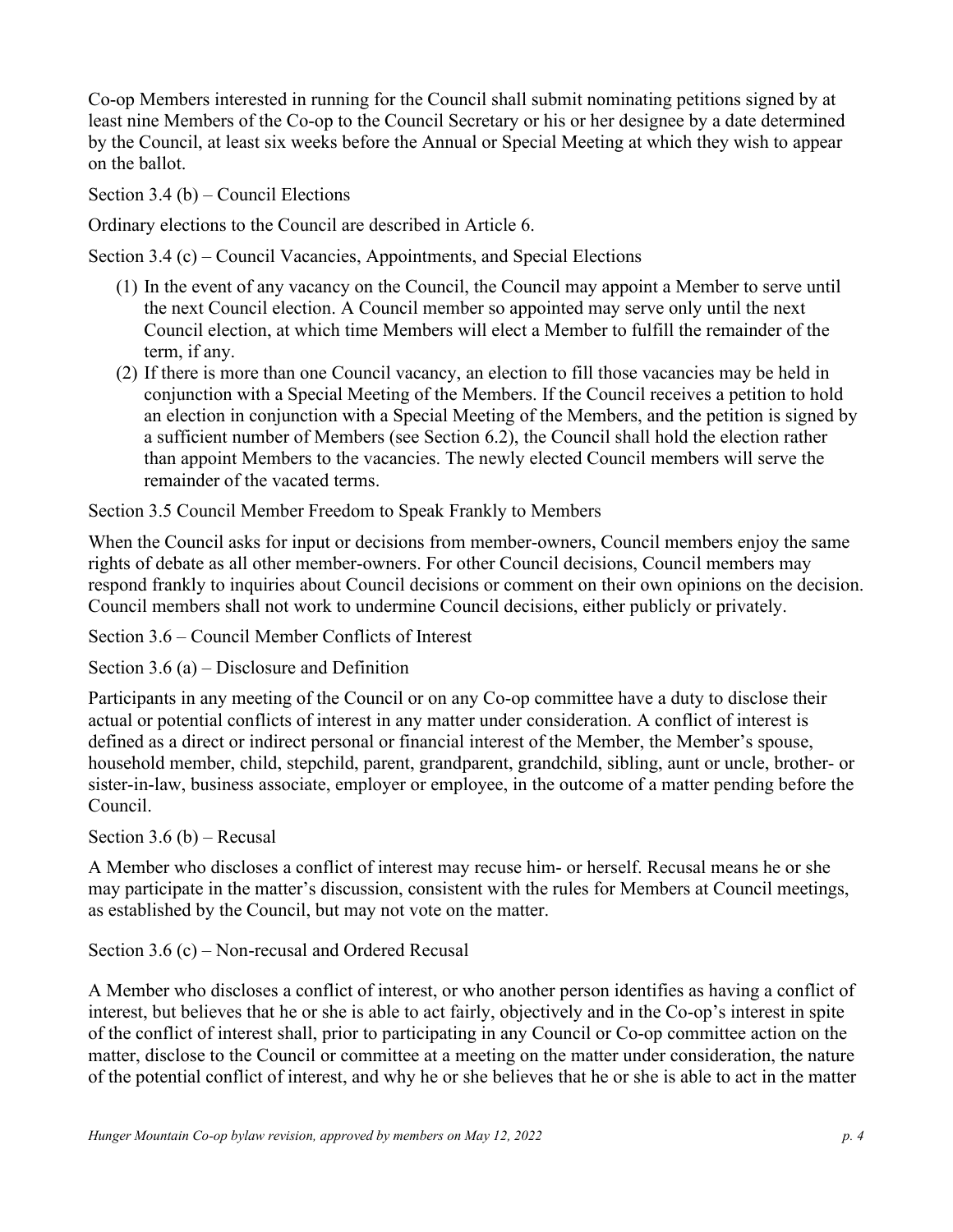fairly, objectively and in the Co-op's interest. Nevertheless, the Council may order that Member to recuse him- or herself from the matter by majority vote. In a vote on whether to order recusal of a Council Member, said Council Member shall abstain from the vote.

### Section 3.7 – Removal of Council Members

Any member of the Council who fails to attend four duly noticed Council meetings within one year without notice to the President and just cause, as determined by the Council, shall be deemed to have resigned. Any member of the Council may be removed, by a two-thirds vote, if the Council determines the member's conduct to be contrary to Council policy.

# **ARTICLE 4. OFFICERS**

Section 4.1 – Election of Officers and Term of Office

The Council shall elect four officers, from among the Council members, following the annual Council election: president, vice president, secretary, and treasurer. The terms of office of the four officers are one year. Employees of the Co-op are not eligible to serve as officers. The officers may serve no more than four consecutive terms in the same capacity.

Section 4.2 – Officer Duties

In addition to the following, officers may have other duties defined by the Council.

Section 4.2 (a) - President

The President shall chair Annual and Special Meetings of the Members, chair the meetings of the Council, ensure the integrity of the Council's process, and, upon occasion, represent the Council to outside parties.

Section 4.2 (b) - Vice President

The Vice President shall assume the duties of the President in the President's absence.

Section 4.2 (c) - Secretary

The Secretary shall oversee the recording and publishing of minutes of all Council meetings, including roll-calls for all votes; keeping an up-to-date list of Council members, officers and their terms of office; and ensuring that all meeting notification requirements in these Bylaws are met.

Section 4.2 (d) - Treasurer

The Treasurer shall cosign all promissory notes with the President, and oversee the preparation of periodic and annual statements of the Co-op's income, expenses, and financial condition.

Section 4.3 – Officer Vacancy

In the event of a vacancy among the officers, the Council shall appoint a Council member to serve until the term of that office expires.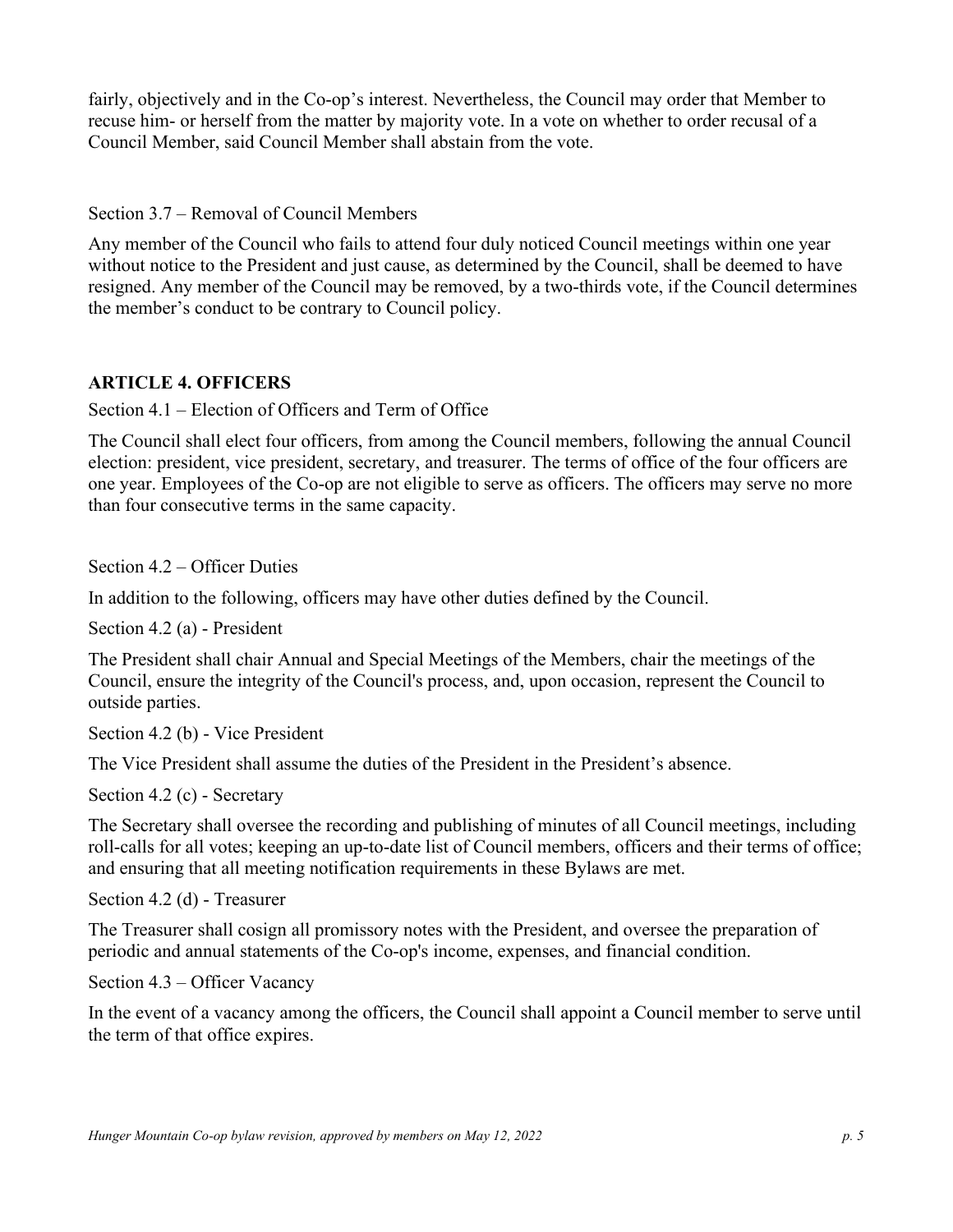## **ARTICLE 5. COMMITTEES**

Section 5.1 – Power to Establish Committees

The Council has the power to establish committees. The President is an *ex officio* member of all committees.

Section 5.2 – Executive Committee

The President, Vice President, Secretary, and Treasurer are the voting members of the Executive Committee. The General Manager shall be a non-voting *ex officio* member of the Executive Committee. The Executive Committee shall assist the President as needed and shall make decisions on behalf of the entire Council in extraordinary circumstances. The Executive Committee is required to seek ratification of such decisions at the next full Council meeting. Should a decision not be ratified, it shall be immediately reversed to the degree it is reversible.

# **HOW WE CONDUCT MEETINGS**

### **ARTICLE 6. MEMBER MEETINGS**

Section 6.1 – Annual Meeting

The Council shall convene an Annual Meeting of the Members of the Co-op, to consider only matters warned in the notice of that meeting, to be held within Washington County, Vermont, at a time and place designated by the Council.

#### Section 6.2 – Special Meetings

The Council shall convene a Special Meeting of the Members of the Co-op following either a motion carried by a majority of Council members or upon receiving a request for a Special Meeting via a petition signed by five percent of the Membership or 150 Members, whichever is fewer. Said petition shall state the specific business to be brought before the Members. The Council shall review petitions for clarity and legality before proceeding. The Special Meeting shall consider only matters warned in the notice of that meeting, to be held within Washington County, Vermont, at a time and place designated by the Council. The Meeting shall be held within 45 days of the Council meeting at which the request is presented.

Section 6.3 – Meeting Rules

Section 6.3 (a) - Notice of the date, time, place, and purpose of the Meeting shall be given by written or electronic communication to all Members at least 14 days prior to the meeting. This information shall also be posted in a prominent public place in the Co-op's building or buildings, as well as on applicable electronic applications.

Section 6.3 (b) - Each Member of the Co-op is entitled to one vote.

Section 6.3 (c) - Voting Method by Issue Type

- (1) To change the Articles of Incorporation, a motion shall pass if approved by 2/3 of the Members present and voting at an Annual or Special Meeting by floor vote.
- (2) To change the Bylaws, a motion shall pass if approved by a simple majority of the Members present and voting at an Annual or Special Meeting by floor vote.
- (3) To dissolve the corporation, a motion shall pass if approved by 2/3 of the Members voting at an Annual or Special Meeting by floor vote.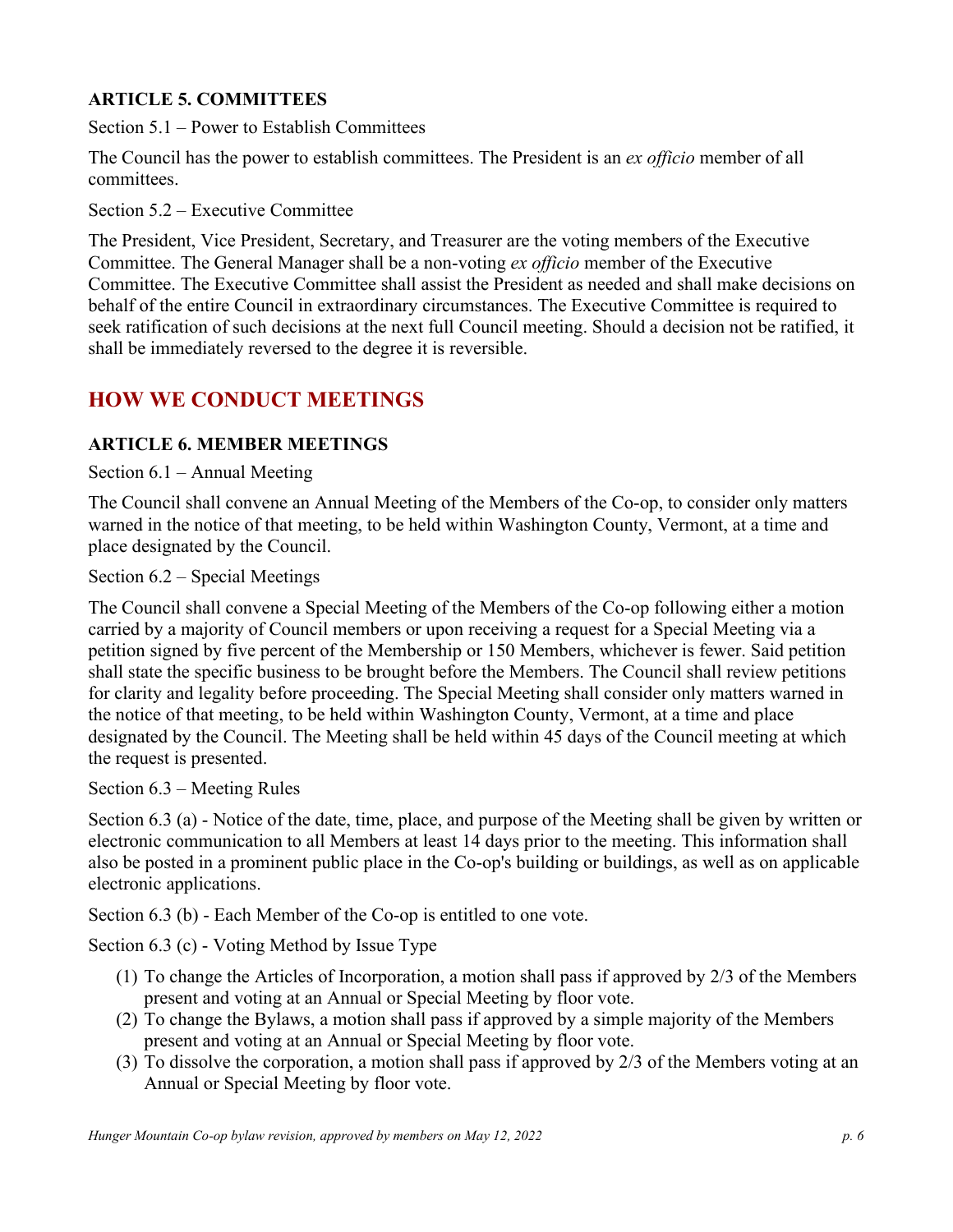- (4) To merge or consolidate the Co-op with any other corporation or entity, a motion shall pass if approved by 2/3 of the Members present and voting at an Annual or Special Meeting by floor vote.
- (5) To conduct other business, a motion shall pass if approved by a simple majority of the Members present and voting at an Annual or Special Meeting.
- (6) To amend warned items voted on by floor vote at an Annual or Special Meeting, a motion shall pass if approved by 2/3 of those present and voting.
- (7) To exchange, pledge, mortgage, or sell all or substantially all of the assets of the Co-op, a motion shall pass if approved by 2/3 of the Members voting by paper or electronic ballot, starting at an Annual or Special Meeting and proceeding for 14 days, or longer if determined by the Council.
- (8) To materially expand the Co-op's building structure, a motion shall pass if approved by 2/3 of the Members voting by paper or electronic ballot, starting at an Annual or Special Meeting and proceeding for 14 days, or longer if determined by the Council.
- (9) To elect Council members, an election shall be held by paper or electronic ballot, starting at an Annual or Special Meeting and proceeding for 14 days, or longer if determined by the Council. In the event that terms of different lengths are to be filled, the candidates receiving the most votes shall be assigned the longest terms.

#### Section 6.4 – Quorum

A quorum for Annual and Special Meetings of the Members and for ballot votes shall be 100 Members or 5% of the Members, whichever is less. An election shall be held regardless of whether a quorum is established at the Annual or Special Meeting that starts the election.

Section 6.5 – Meeting Leadership and Procedures

Annual and Special meetings of the Members shall be chaired by the President or, in the case of the President's absence, by the Vice President or another member of the Council chosen for this purpose by the Council. Questions concerning procedure at Annual and Special meetings of the Members shall be resolved by means of reference to the most recent edition of *Robert's Rules of Order* except where the Council has superseded them with written policy statements or prior votes to observe other procedures.

#### **ARTICLE 7. COUNCIL MEETINGS**

Section 7.1 – Convening the Council

The Council shall meet at least six times per year at a public place designated by the Council. A special Council meeting, to consider only matters warned in the notice of that meeting, shall be held upon the initiative of a majority of Council members or at the discretion of the President.

Section 7.2 – Notice to Council Members and Co-op Members

Section 7.2 (a) - Regular Council Meetings

The Secretary or the Secretary's designee shall notify the Council members by written or electronic communication of the date, time, location, and the agenda for the regular Council meeting at least seven days prior to the meeting, and this information shall also be posted in a prominent public place in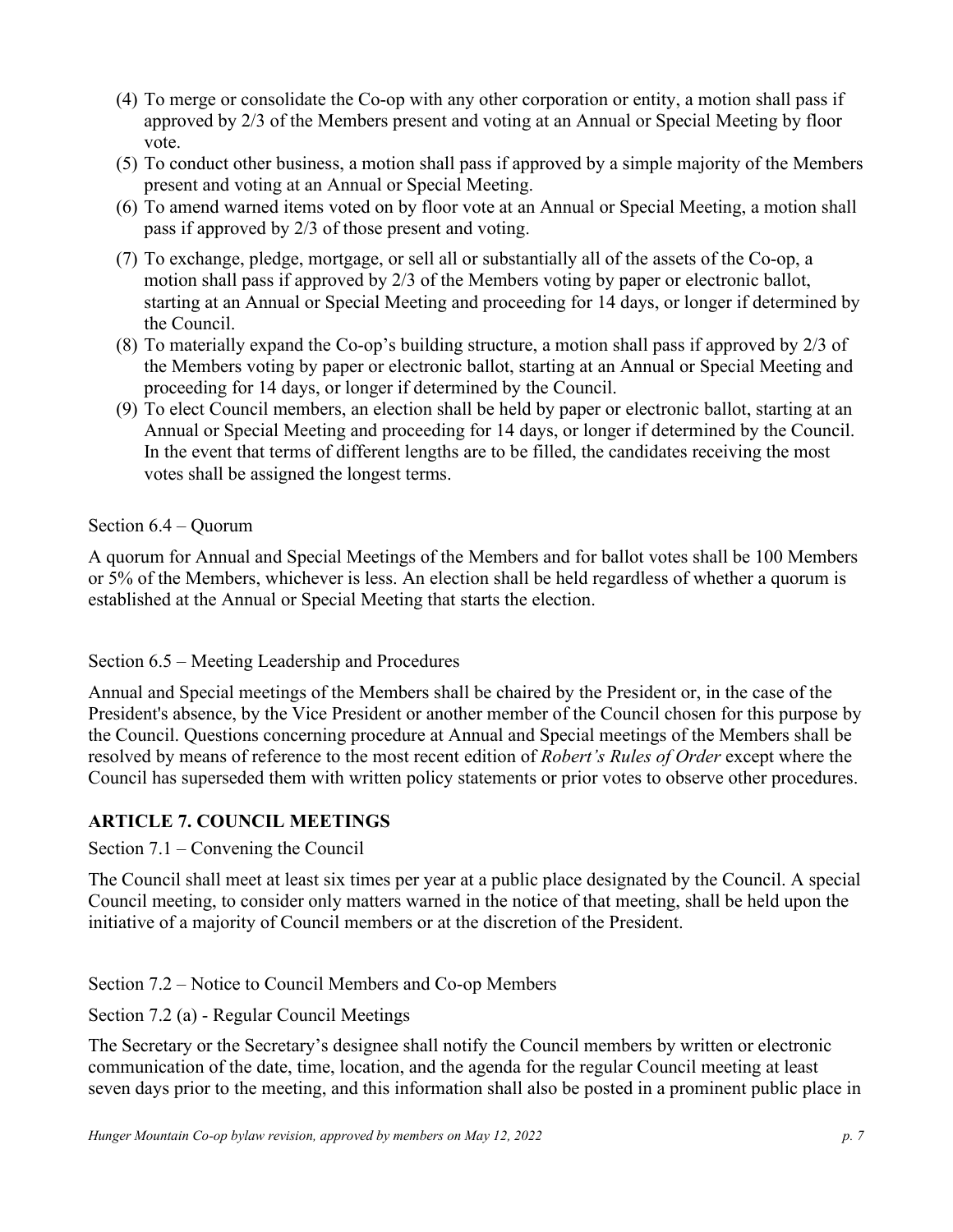the Co-op's building or buildings, as well as on applicable electronic applications.

Section 7.2 (b) - Special Council Meetings

The Secretary or the Secretary's designee shall notify the Council members by written or electronic communication of the date, time, location, and the purpose of the special Council meeting at least 48 hours prior to the meeting, and this information shall also be posted in a prominent public place in the Co-op's building or buildings, as well as on applicable electronic applications.

# Section 7.3 – Open Meetings

A "meeting" of the Council means a gathering of a quorum of the members of the Council for the purpose of discussing or taking action on any matters concerning the Co-op. All meetings of the Council are open to the Members, and, at Council's discretion, to the general public. The Council may only hold an executive session (a portion of a meeting open only to Council and Council-invited guests) if it votes to do so to consider one or more of the topics in this Section. A motion to enter executive session shall indicate the nature of the business of the executive session, and no other matter may be considered in executive session. No formal or binding action may be taken in executive session, and all votes shall be taken in open session. Only the following topics may be considered in executive session, after making a specific finding in the motion that knowledge by Co-op Members could cause substantial harm to the Co-op or a person involved:

(a) labor relations or personnel issues involving a Co-op employee, Member, or vendor;

(b) complaints or actions against a Co-op employee, Member, or vendor;

(c) negotiation of a contract, the disclosure of which would put the Co-op or a vendor at a competitive disadvantage;

(d) discussion of strategic goals or business plans, the disclosure of which would adversely affect the Co-op's position in the marketplace;

(e) discussion of a matter that may, by law or contract, be considered confidential;

(f) litigation or potential litigation to which the Co-op is or may be a party;

(g) that portion of the annual Council retreat that is devoted to the building of interpersonal relationships among members of the Council;

(h) the negotiating of real estate purchase or lease options; or

(i) a clear and imminent peril to public safety.

Section 7.4 – Quorum and Voting at Council Meetings

Section 7.4 (a) - Quorum

A Council member may be present in person or electronically at a meeting. A quorum of the Council is five. If there are fewer than five Council members, every Council member must be present for a meeting to take place.

Section 7.4 (b) - Voting

Each member of the Council is entitled to one vote. If there are fewer than five Council members, every Council member must vote in the affirmative for a motion to carry.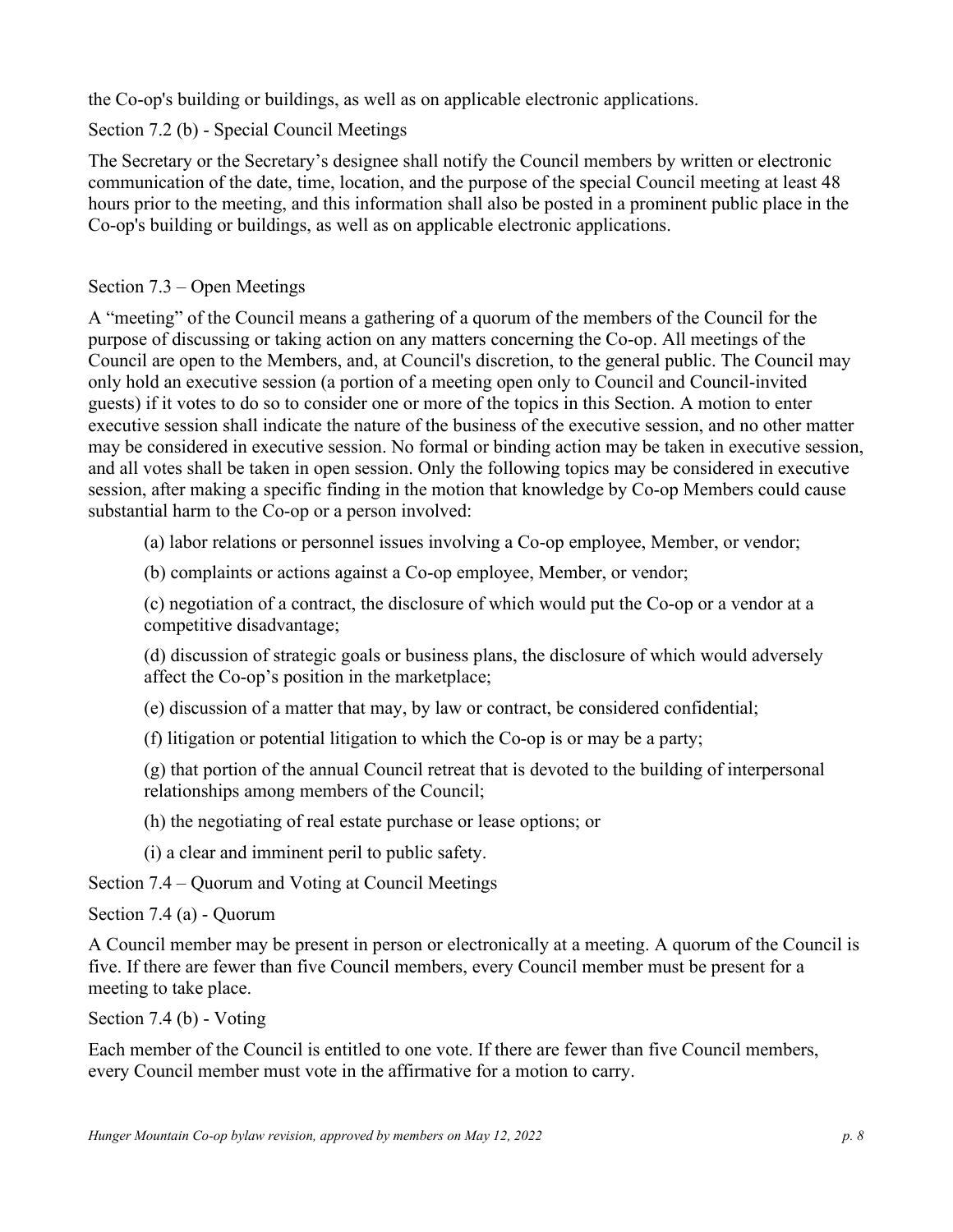Section 7.4 (c) - Staff Representative and Employee Council Members

The Staff Representative and Council members who are employees of the Co-op may, at the discretion of the Council, be excluded from executive sessions in which personnel matters are considered.

# **ADMINISTRATION**

## **ARTICLE 8. FISCAL MATTERS**

Section 8.1 – Operating Year

The Council shall establish the fiscal year of the Co-op.

### Section 8.2 – Indemnification

The Co-op shall indemnify and reimburse each former and current Council member and officer for any claim or liability (including expenses and attorneys' fees actually and reasonably incurred) to which such person may become subject by reason of being a Council member or officer, or by reason of his or her acts or omissions as a Council member or officer. Such indemnification shall be made only if it is determined by the Council that the Council member or officer acted in good faith in the reasonable belief that his or her action was in the best interests of the Co-op.

### Section 8.3 – Patronage Refunds

## Section 8.3 (a) - Allocations to Members

The Co-op shall allocate and distribute to Members the net profit from business done with them in such a manner as to qualify them as patronage refunds consistent with cooperative principles, applicable state and federal laws and generally accepted accounting principles. The Council shall determine when and how such allocations and distributions will be made.

## Section 8.3 (b) - Consent of Members

By obtaining or retaining membership in the Co-op, each Member consents to take into account, in the manner and to the extent required by federal and state tax law, any patronage refund received from the Co-op. By obtaining and retaining membership in the Co-op, each Member agrees that if their patronage refund is not redeemed within 90 days of the date on which it was issued by the Co-op, the Co-op may make a contribution in the name of that Member to support the local food system in a manner as may be directed by the Council from time to time.

## Section 8.3 (c) - Retained Amounts

Patronage refunds not currently distributed by cash, check or credit shall be credited or charged to capital accounts in the names of recipient Members. Retained patronage refund shall accrue no dividend or interest. Retained amounts that are no longer needed for capital purposes of the Co-op may be redeemed in such amounts and at such times as may be determined by the Council. At that time they shall be redeemed only in the order of the oldest outstanding amounts and only on a pro-rata basis among such amounts for each fiscal year, except that redemptions may be made payable only to current Members.